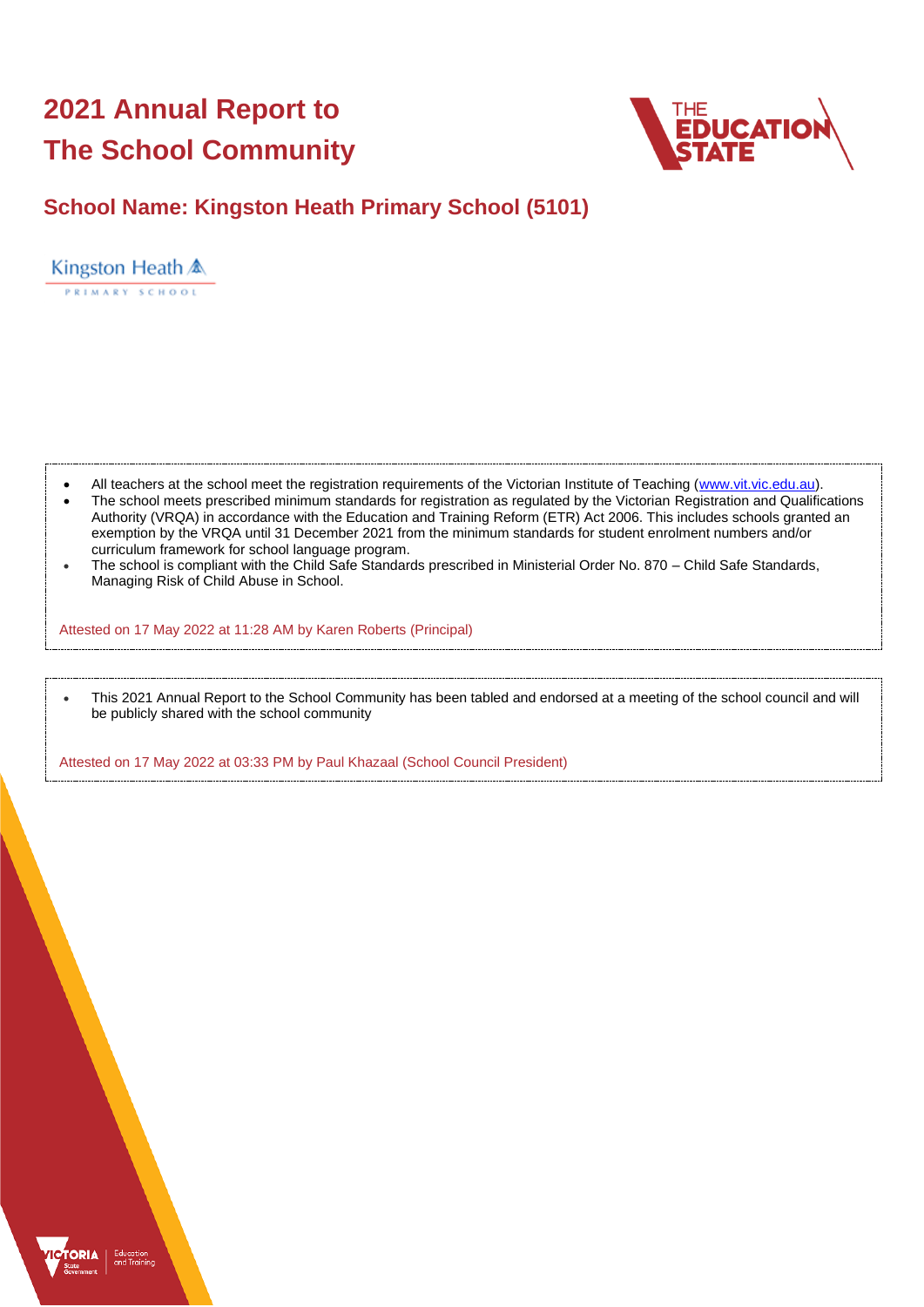

## How to read the Annual Report

## What does the *'About Our School'* commentary section of this report refer to?

The 'About our school' commentary provides a brief background on the school, an outline of the school's performance over the year and future directions.

The 'School Context' describes the school's vision, values and purpose. Details include the school's geographic location, size and structure, social characteristics, enrolment characteristics and special programs.

The 'Framework for Improving Student Outcomes (FISO)' section includes the improvement initiatives the school has selected and the progress they have made towards achieving them through the implementation of their School Strategic Plan and Annual Implementation Plan.

### What does the *'Performance Summary'* section of this report refer to?

The Performance Summary includes the following:

#### **School Profile**

- student enrolment information
- the school's 'Student Family Occupation and Education' category
- a summary of parent responses in the Parent Opinion Survey, shown against the statewide average for Primary schools
- school staff responses in the area of School Climate in the School Staff Survey, shown against the statewide average for Primary schools

#### **Achievement**

- English and Mathematics for Teacher Judgements against the curriculum
- English and Mathematics for National Literacy and Numeracy tests (NAPLAN).

#### **Engagement**

Student attendance at school

#### **Wellbeing**

Student responses to two areas in the Student Attitudes to School Survey:

- Sense of Connectedness
- Management of Bullying

Results are displayed for the latest year and the average of the last four years (where available). As NAPLAN tests were not conducted in 2020, the NAPLAN 4-year average is the average of 2018, 2019 and 2021 data in the 2021 Performance Summary.

## Considering COVID-19 when interpreting the Performance Summary

The Victorian community's experience of COVID-19, including remote and flexible learning, had a significant impact on normal school operations in 2020 and 2021. This impacted the conduct of assessments and surveys. Readers should be aware of this when interpreting the Performance Summary.

For example, in 2020 and 2021 school-based surveys ran under changed circumstances, and NAPLAN was not conducted in 2020. Absence and attendance data during this period may have been influenced by local processes and procedures adopted in response to remote and flexible learning.

Schools should keep this in mind when using this data for planning and evaluation purposes.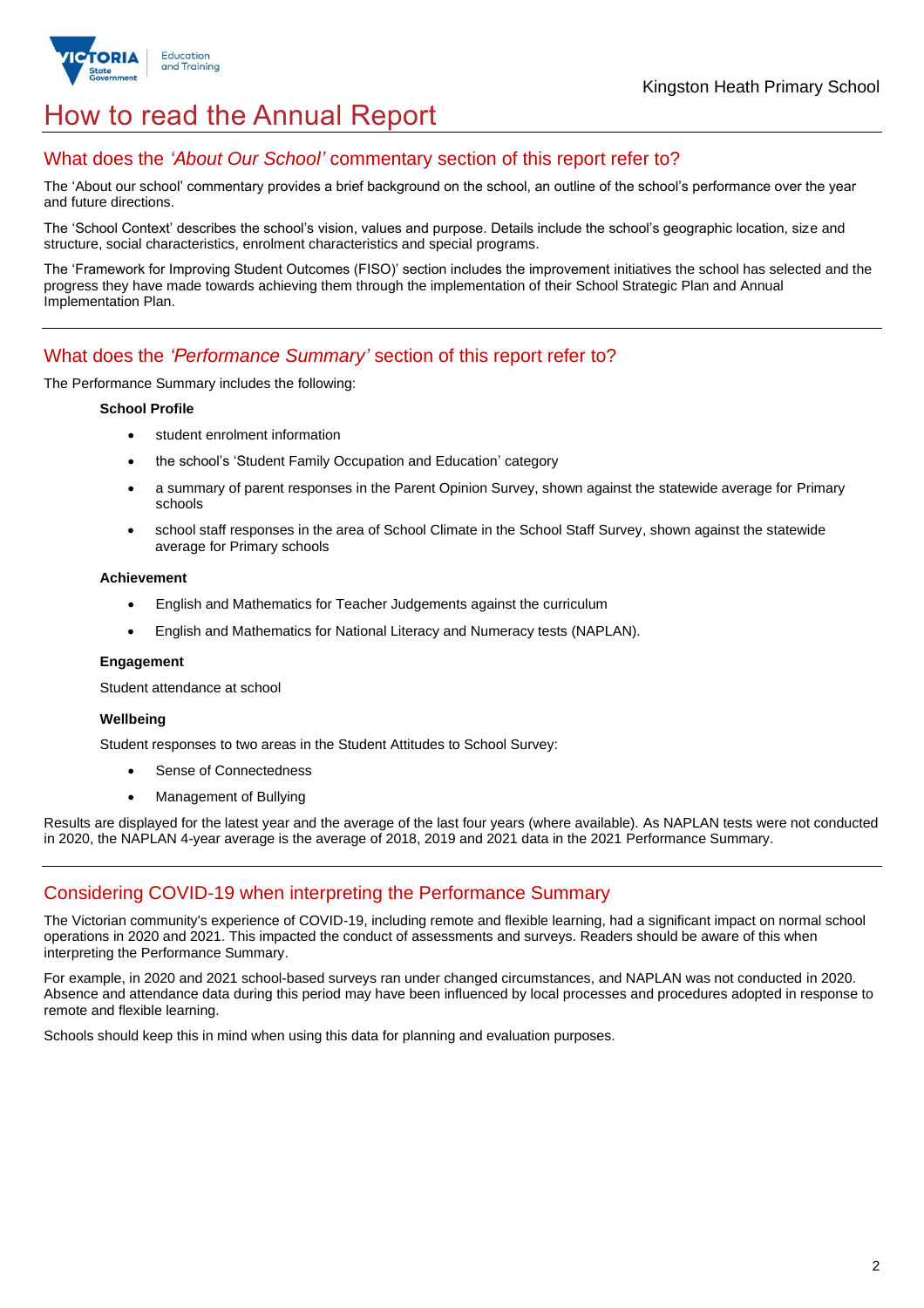

## How to read the Annual Report (continued)

#### What do *'Similar Schools'* refer to?

Similar Schools are a group of Victorian government schools with similar characteristics to the school.

This grouping of schools has been created by comparing each school's socio-economic background of students, the number of non-English speaking students and the school's size and location.

## What does *'NDP'* or '*NDA*' mean?

'NDP' refers to no data being published for privacy reasons or where there are insufficient underlying data. For example, very low numbers of participants or characteristics that may lead to identification will result in an 'NDP' label.

'NDA' refers to no data being available. Some schools have no data for particular measures due to low enrolments. There may be no students enrolled in some year levels, so school comparisons are not possible.

Note that new schools only have the latest year of data and no comparative data from previous years. The Department also recognises unique circumstances in Specialist, Select Entry, English Language, Community Schools and schools that changed school type recently, where school-to-school comparisons are not appropriate.

## What is the *'Victorian Curriculum'*?

The Victorian Curriculum F–10 sets out what every student should learn during his or her first eleven years of schooling. The curriculum is the common set of knowledge and skills required by students for life-long learning, social development and active and informed citizenship.

The Victorian Curriculum is assessed through teacher judgements of student achievement based on classroom learning.

The curriculum has been developed to ensure that school subjects and their achievement standards enable continuous learning for all students, including students with disabilities.

The 'Towards Foundation Level Victorian Curriculum' is integrated directly into the curriculum and is referred to as 'Levels A to D'.

'Levels A to D' may be used for students with disabilities or students who may have additional learning needs. These levels are not associated with any set age or year level that links chronological age to cognitive progress (i.e., there is no age expected standard of achievement for 'Levels A to D').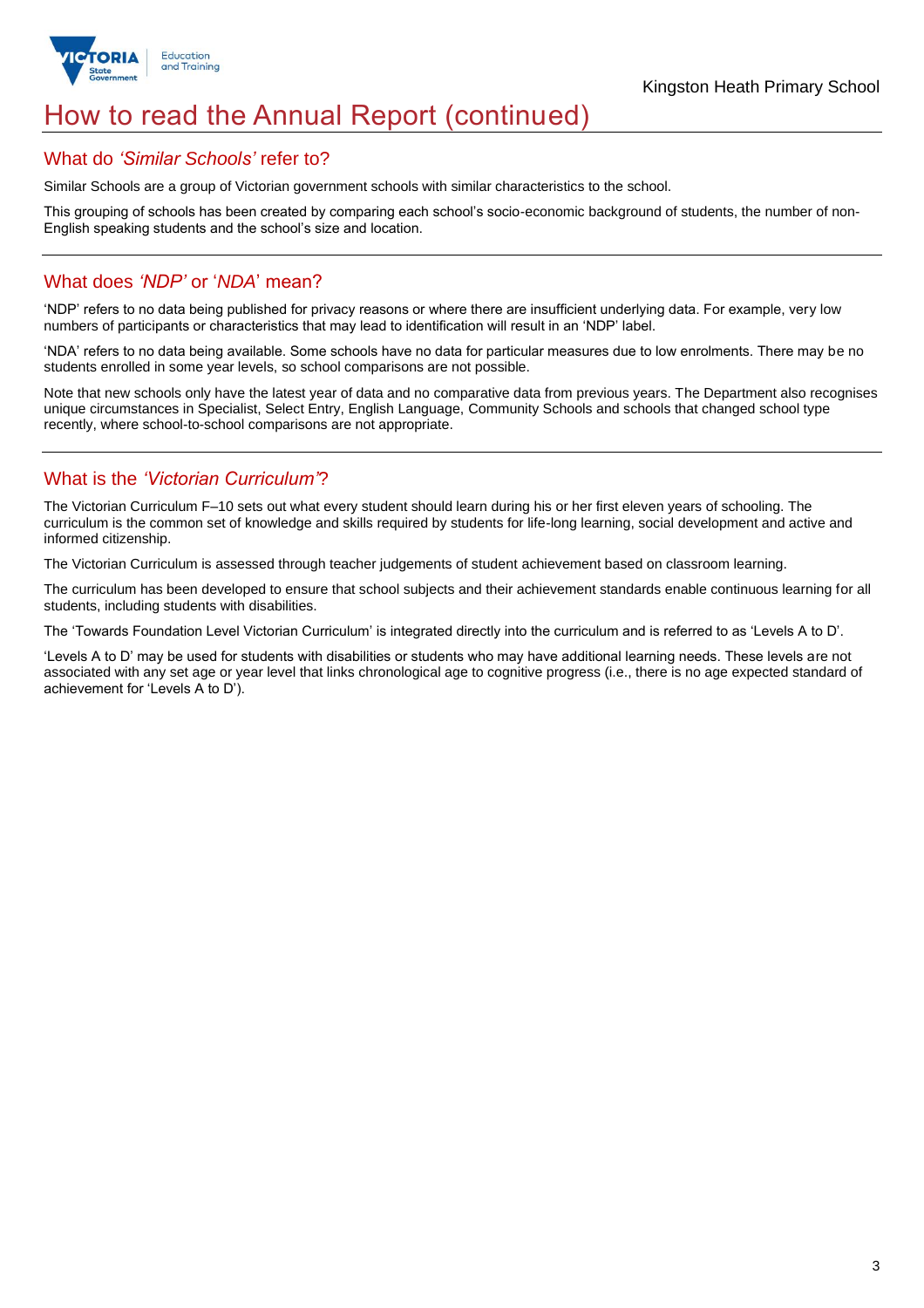



## **About Our School**

## School context

Kingston Heath School is a co-educational primary school located in Cheltenham, Victoria, 25 kilometres south-east of Melbourne CBD. The school offers the International Baccalaureate Primary Years Programme. One of the Key Improvement Strategies of the 2020-2023 School Strategic Plan is to 'Articulate and embed a wholeschool vision and values informed by insights of teachers, students, parents/ carers, and the wider community.' It is intended that this will be a key piece of work, to ensure that the entire Kingston Heath Primary School community cocreates a bold vision statement that both reflects our strengths and provides a platform for future growth and inno There was a total of 257 students enrolled at KHPS in 2021: 129 female and 128 male. There were 24 percent of students who had English as an additional language and 0 percent were Aboriginal or Torres Strait Islander. The overall school's socio-economic profile is based on the school's Student Family Occupation and EducE) and is Low 0.2649. (SFOE is a measure of socio-educational disadvantage of a school, based on educational and employment characteristics of the parents/carers of students enrolled at the school.)

The staffing profile was made up of (EFT) 1 principal, 1 assistant principal, 11 grade teachers. Specialist teachers included: Visual Arts/Music; PE and LOTE/Italian. Education Support teachers facilitate learning programs including our Kitchen Garden program, PSD and Disability and Inclusion. The Tutor Learning initiative was also facilitated. Our office staff included a Business Manager (full time) and 2 x ES - an Office Manager and Reception. The school fosters close links with parents and the broader community and recognises the importance of the partnership between schools and parents to support student learning, engagement and wellbeing. We see ourselves as partners in the creation of healthy learning environments and excellent educational and wellbeing outcomes. We are further supported by our parents through their enthusiastic participation on School Council, and as classroom helpers.

2021 was the second year of our Strategic Plan and we continued to build our culture of collaborative practices across the school. Our whole school approach to discipline through learned responsibility progressed as teachers learned together and commenced the work to understand student behaviour. additionally, collaborative structures were introduced to ensure all students had the opportunity to learn and participate. Remote and flexible learning impacted on this but we were still able to focus our teaching, learning and wellbeing.

The successful engagement of students in their learning is of vital importance and to assist us in this endeavour we also expanded our commitment to ICT, through the purchasing of extensive robotics equipment. We look forward to seeing this investment come to fruition in 2022.

## Framework for Improving Student Outcomes (FISO)

Throughout 2021, the school's Key Improvement Strategies (KIS) related to the FISO dimensions of Curriculum Planning and Assessment, Health and Wellbeing and Building communities. Significant Activities and Milestones undertaken included:

- Kagan facilitated 2 days of training in Win Win Discipline developing the capacity of staff to understand the positions and the philosophy and develop the Big 3 rules at Kingston Heath PS (Golden Rule, Be Safe and Win Win)

- Through a School Improvement Partnership (SIP), a team engaged with EdPartnerships in the 'Inspiring Maths Leadership' Program, then led staff Professional Learning at Kingston Heath to build teacher capacity and embed contemporary maths approaches at all levels..

- Staff engaged in a plethora of Professional related tothe Nationall Cosistent Collection of Data (NCCD) and the new Disability and Inclusion Profiles. Additionally, there was consiiderable learning investment to apppreciate and understand learning diversities.

- Smiling Mind Champions were identified and trained; and Leadership also particiapted in training to lead the Mental Health and well being of the school.

- Open Day for parents to observe Cooperative Learning Structures in the classrooms
- VHAP Highly Able Program was implemented
- Highly able Year 5 students participated in Monash Science School, Little Scientist Program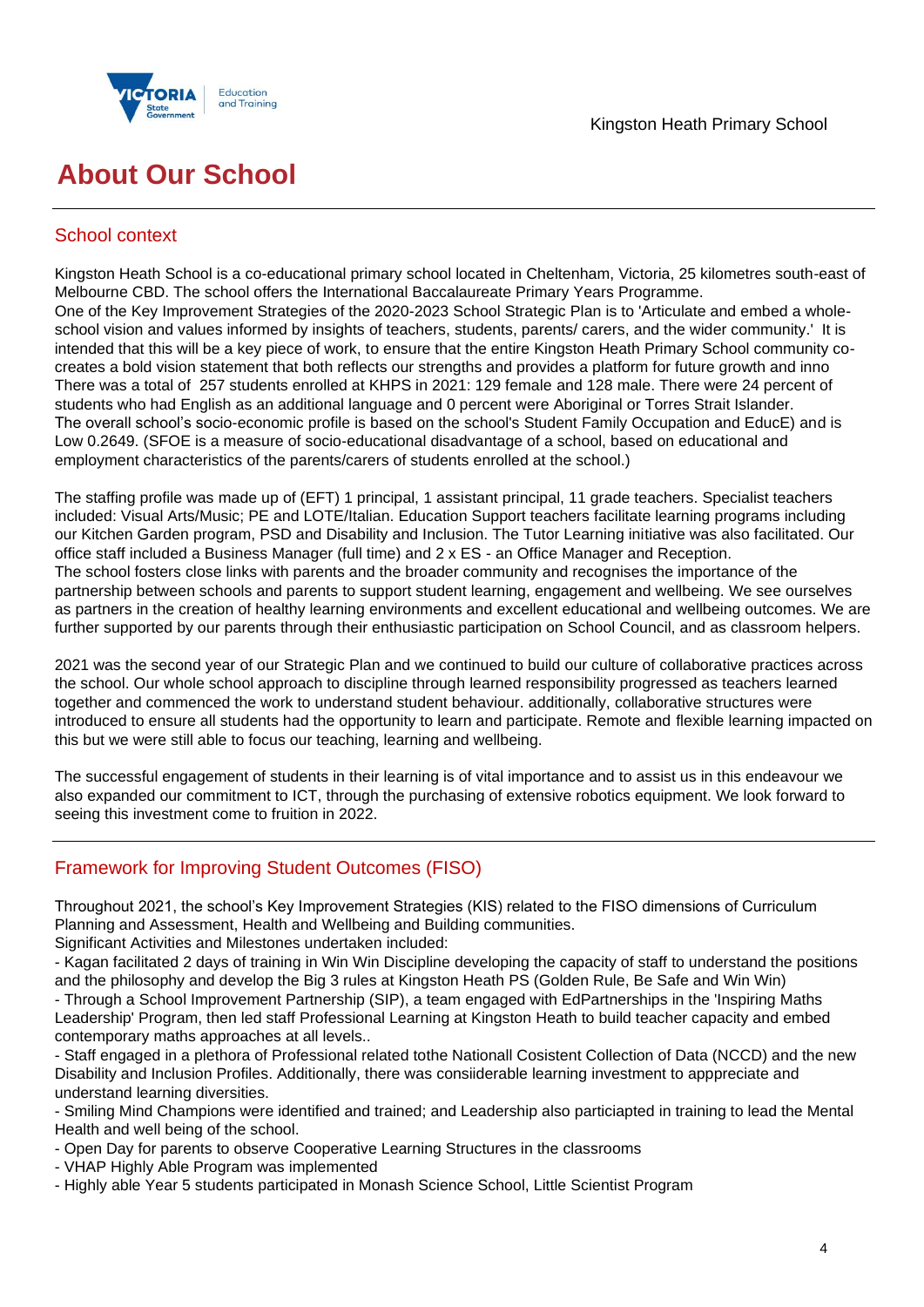

- Year 3/4 camp and Year 5/6 camp
- Italian Day
- Life Ed Van
- Year 5/6 Elephant Ed (Sex Education aligned to the Respectful Relationships DET program
- Book Week
- Student Led Conferences
- NAIDOC Week, ANZAC Day, Remembrance Day, Sorry Day
- Tutoring Learning Initiative (TLI) Years 1- 6

To support implementation of these initiatives our leadership structure was 1 x Principal, 1 x Assistant Principal, 0.4 PYP Coordinator F-2, 0.4 PYP Coordinator 3-6, and 0.5 Equity and Excellence leader.

During Remote and Flexible Learning, we adapted the learning and teaching; our main focus became the wellbeing and support of our students and families. Once this was addressed we were able to develop a model of teaching to help students learn.

• As staff planned for remote learning, students were able to access 'Daily' learning tasks via google drive

• Professional learning on Google drive and face to face was undertaken by all staff- initially to create a collaborative space for sharing ideas - and then to keep each other connected. regular staff meetings and Professional Development were

held.

We adapted our teaching and learning. This included a daily 'check in' exercises followed by an explanation of the tasks and the expectation for completing these. Small group check ins with the chance for students to share their thoughts and work were offered and this

gave staff a chance to provide feedback, tips and suggestions for students

• Specialist staff and Support and extension staff kept in constant contact with teachers throughout our remote learning to ensure that students were not overawed

- We aimed to communicat extensively with our families (as information became available from DET) via COMPASS.
- Communication pathways established in 2020 continued so that parents knew how to contact teachers or have queries answered
- The focus for our Teaching and Learning was on WELLBEING and CONNECTION with students and families

Some positive results were evident in student, staff and parent surveys showing some evidence of impact that we will continue to build upon:

Staff Opinion Survey

Climate - Academic Emphasis increased to 78% from 72% in 2020

Teaching and Learning - Evaluation

-Skills to measure impact increased to 77% from 71% in 2020

-Use evidence to inform teaching practice increased to 85% from 79% in 2020

-Use student feedback to inform practice increased to 69% from 64% in 2020

Teaching and Learning - Implementation

-Believe student engagement is key to learning increased to 92% from 79% in 2020

-Promote student ownership of learning goals increased to 77% from 71% in 2020

Teaching and Learning - Planning

-Plan differentiated learning activities increased to 85% from 79% in 2020

-Understand curriculum increased to 92% from 79% in 2020

-Use data for curriculum planning increased to 85% from 71% in 2020

### Achievement

In 2021, students experienced learning from home throughout the year due to the COVID-19 pandemic. Tailored responses to student learning needs were at the core of our teaching and learning approach throughout 2021.Students continued to learn and grow in both literacy and numeracy but with variable growth across the student body. At the end of 2021 Teacher Judgements showed the following:

Writing - 16% of students made more than 12 months growth and 61% of students made the expected 12 months growth.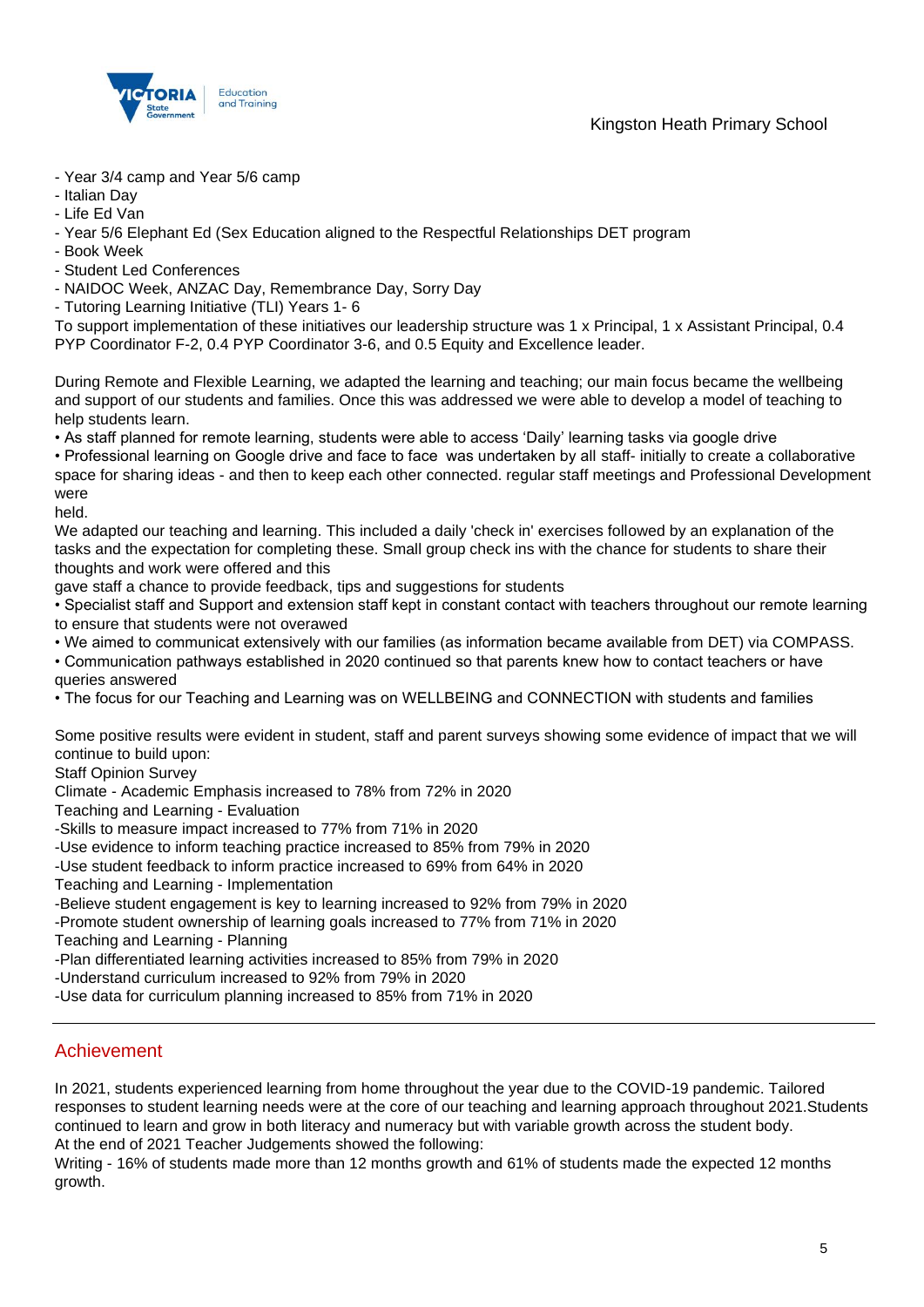

Kingston Heath Primary School

Reading and Viewing -12% of students made more than 12 months growth and 65% of students made the expected 12 months growth.

Number and Algebra - 16% of students made more than 12 months growth and 66% of students made the expected12 months growth.

English Years Prep - 6: School percent of students at or above age expected standards: 92% compared to 90 % similar schools and 86.2% state average

Mathematics Years Prep - 6: School percent of students at or above age expected standards: 90.8% compared to 89.3% similar schools and 84.9% state average

NAPLAN results for 2021

Students in Year 3 performed above the state average In Writing, Spelling, Grammar and Punctuation and Numeracy Students in Year 5 performed above the state average in Writing, Spelling and Grammar and Punctuation. We will continue our focus in Mathematics in 2022 and revisit our approach to Reading. The appointment of a Disability and Incluson Leader, along with the employment of additional Educational support teachers will help to address this through the continuation of the TLI and the introduction of Disability and Inclusion funding.

## Engagement

Kingston Heath Primary School students and families maintained high levels of engagement and connection to their school throughout 2021. This was a strong feature of the school's collaborative partnership approach to learning and wellbeing for all during the pandemic.

The school facilitated students maintaining connections with the school and their peers during the pandemic through: - Google Classroom – students were engaged in home learning through the use of Google Classroom where teachers presented engaging lessons embedding video instructions to complement written instructions

- Google Meets – students had the opportunity to engage in small or whole class meets to focus on learning and continuing to promote student connection

- Padlets.- students had the opportunity to share ideas, reflect on learning and engage with other students

- Staff engaged in active outreach with families, initiating throughout lock-down periods regular telephone and email contact to monitor wellbeing and learning and to offer support where possible.

- Regular case conference meetings during lock-down periods saw all staff collaborating to provide timely and responsive assistance to learning and wellbeing issues as they arose.

The school also maintained connections to families in the school community through channels including the school's Facebook page and Compass.

Attitudes To School Survey

Emotional and relational engagement - community connections 79% compared to state 71%, similar schools 73% and network 76%

Parent Opinion Survey

Student development - Student Voice and Agency increased to 78% from 74% in 2021, and compared to similar schools 77% and network 75%

Other factors that contributed to the engagement of our students:

Kagan Cooperative learning professional learning with a plan for implementing the strategies into the classrom (using our equity funding) supported students active participation in their learning

Strategies to address student non-attendance included students' atendance being closely monitored through CASES21. Any student who staff noticed was not engaging with remote learning were contacted after 2 days. For students and families who struggled witrh the remote learning, we asked that they make contact with us so that we could adapt and modify the work and keep the students engaged as much as possible.

**Wellbeing**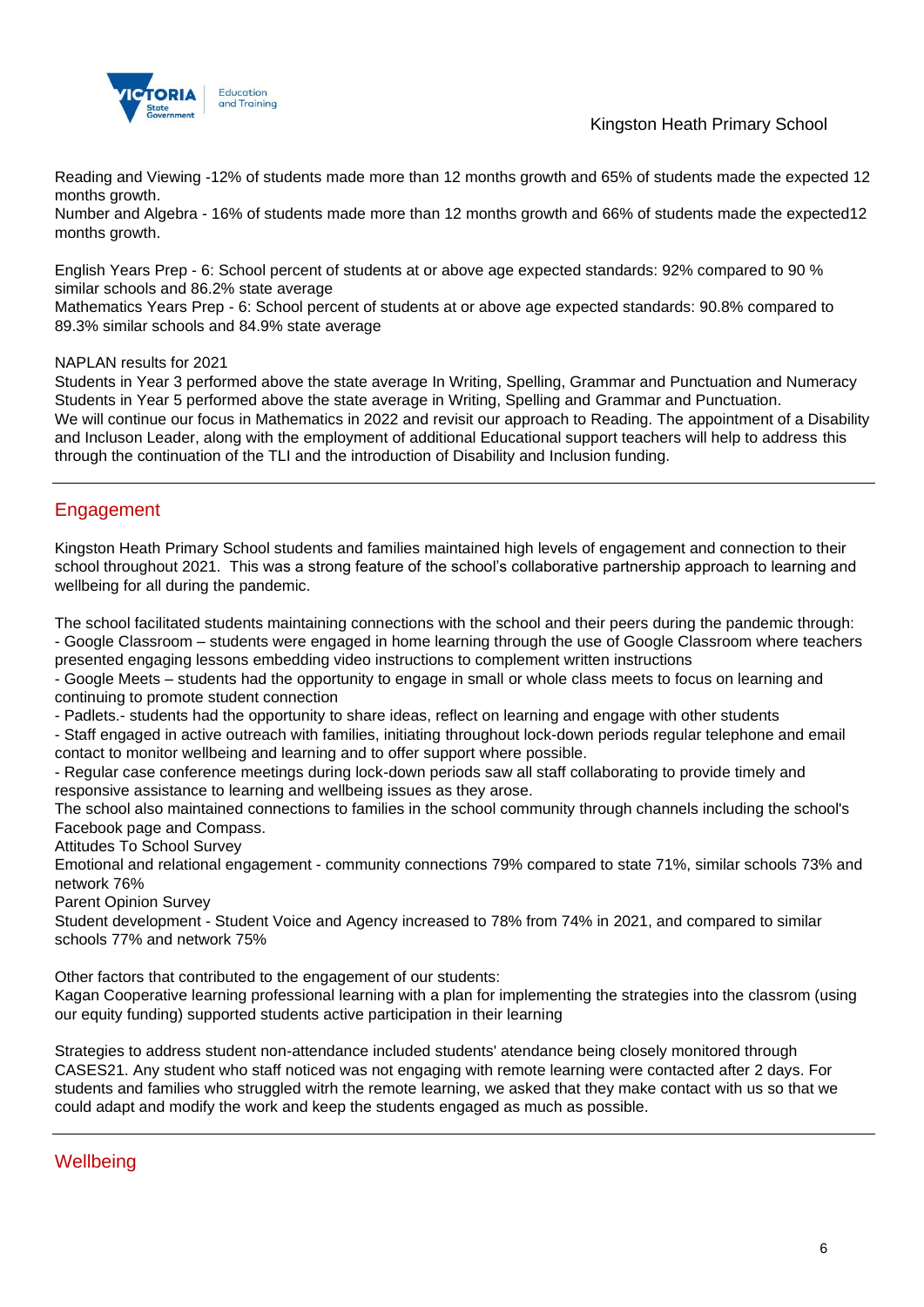



Wellbeing was an important priority in 2021, due to the COVID-19 pandemic. Kingston Heath Primary School followed the DET Guidelines as applicable throughout the various stages of the pandemic to ensure the physical wellbeing of students, staff and families.

The school used a Case Management approach to identify vulnerable students and further support was provided tailored to need, such as onsite supervision, regular phone calls to parents, referrals to SSSO and Cairnmillar Psych. We hosted three provisional psychologists.

Staff met regularly in teams and as a whole staff throughout the year with the wellbeing of students and staff a priority. As a responsive organisation the school continued to evolve to meet the wellbeing needs of the community such as Welcome Back videos, weekly staff wellbeing activities (online when applicable), dress ups, quizzes, games, check-in circles, check-out circles, mindfulness activities, and opportunities to undertake passion projects.

Students at risk were supported by an extensive network of DET and external agencies that addressed specific needs. We continued our partnerhip with Cairnmillar and accessed the services of 3 provisional Psychology students to support our studnet wellbeing.

Additionally, the Principal Team engaged with the Smiling Minds initiative; Smiliing Minds presented to our school council and we appointed 2 x Wellbeng Champions who will continue this work in 2022.

Our Attitudes To School Survey results indicated:

Individual and social wellbeing - resilience 10% compared to similar schools 8%, network 9% and state 8% Teacher student relations - Teacher concern 76% compared to similar schools 73%, network 74% and state 75%

## Finance performance and position

There was an overall surplus of approx. \$133,202 (SRP Credit). This was partly due to lower than expected costs for casual replacement teachers (CRTs) and some monies not expended due to remote learning.

Our CASH budget DOES NOT reflect the interrogation of the non used component of Parent Payments received throughout 2020 and 2021.

Funds received from the Department have been expended, or committed to subsequent years, to support the achievement of educational outcomes and other operational needs of the school, consistent with Department policies, School Council approvals and the intent/purposes for which funding was provided or raised. This includes amounts of equity funding and student excellence funding that have been tagged to the 2022 budget.

The Disability and Inclusion Funding allowed us to appoint a Disability Inclusion Leader (ES 1-2) and plan for additional ES to support the Tier 2 students in the learning spaces.

Hiring of facilities includes money from Their care our OSHC provider. A 5 year contract to provide Before and After School/Holiday Care was signed off with Their care . This process included tendering and reviewing submissions from 6 interested parties. The fees we receive from Their care for the duration of the contract are on a sliding scale and dependent upon the number of students accessing their service each term.

#### **For more detailed information regarding our school please visit our website at <https://khps.vic.edu.au/>**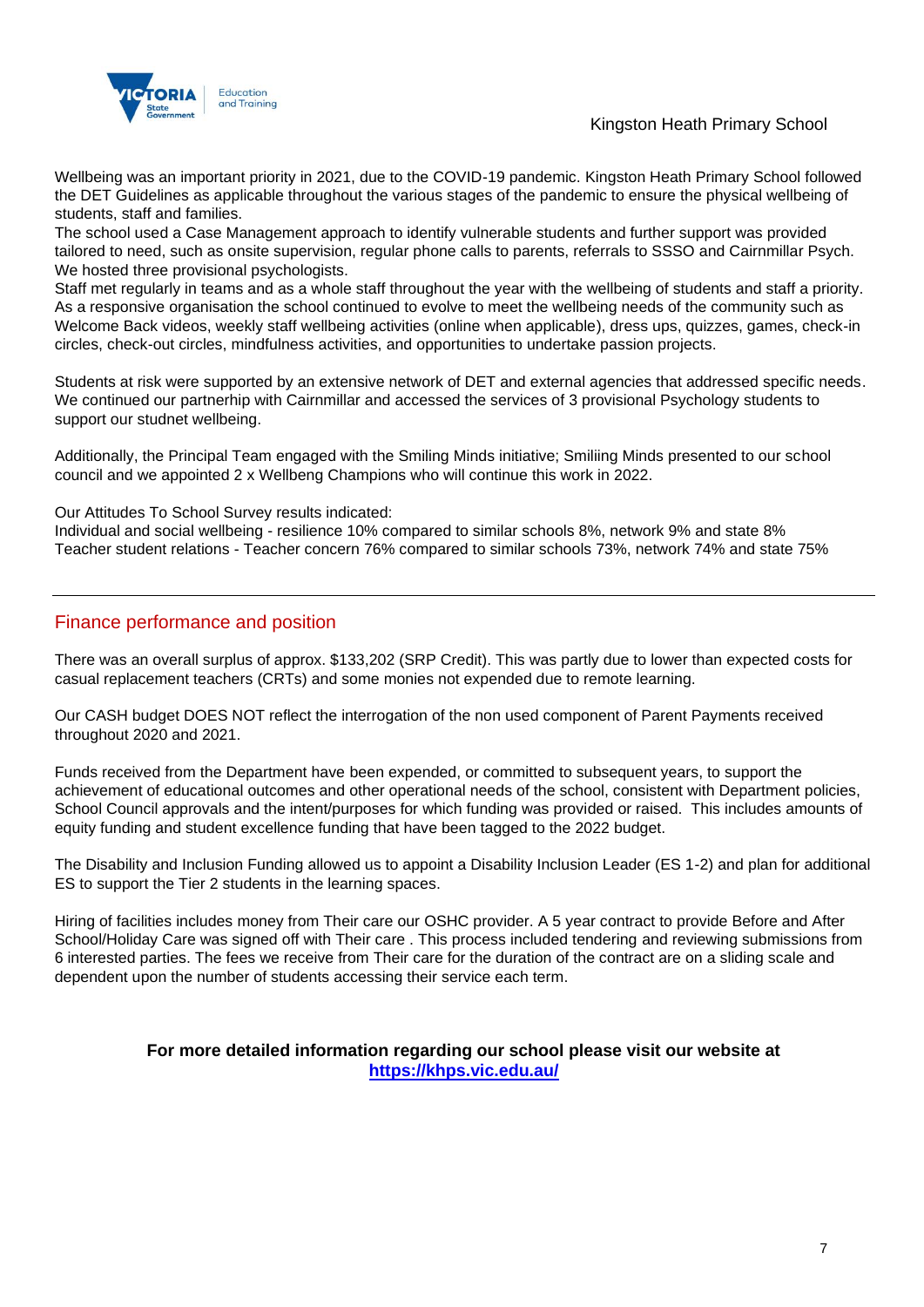

# **Performance Summary**

The Performance Summary for government schools provides an overview of how this school is contributing to the objectives of the Education State and how it compares to other Victorian government schools.

All schools work in partnership with their school community to improve outcomes for children and young people. Sharing this information with parents and the wider school community helps to support community engagement in student learning, a key priority of the Framework for Improving Student Outcomes.

Refer to the 'How to read the Annual Report' section for help on how to interpret this report.

## SCHOOL PROFILE

#### **Enrolment Profile**

A total of 257 students were enrolled at this school in 2021, 129 female and 128 male.

24 percent of students had English as an additional language and 0 percent were Aboriginal or Torres Strait Islander.

#### **Overall Socio-Economic Profile**

The overall school's socio-economic profile is based on the school's Student Family Occupation and Education index (SFOE).

SFOE is a measure of socio-educational disadvantage of a school, based on educational and employment characteristics of the parents/carers of students enrolled at the school. Possible SFOE band values are: Low, Low-Medium, Medium and High. A 'Low' band represents a low level of socio-educational disadvantage, a 'High' band represents a high level of socio-educational disadvantage.

This school's SFOE band value is: Low

#### **Parent Satisfaction Summary**

The percent endorsement by parents on their school satisfaction level, as reported in the annual Parent Opinion Survey.

Percent endorsement indicates the percent of positive responses (agree or strongly agree) from parents who responded to the survey.



#### **School Staff Survey**

The percent endorsement by staff on School Climate, as reported in the annual School Staff Survey.

Percent endorsement indicates the percent of positive responses (agree or strongly agree) from staff who responded to the survey. Data is suppressed for schools with three or less respondents to the survey for confidentiality reasons.

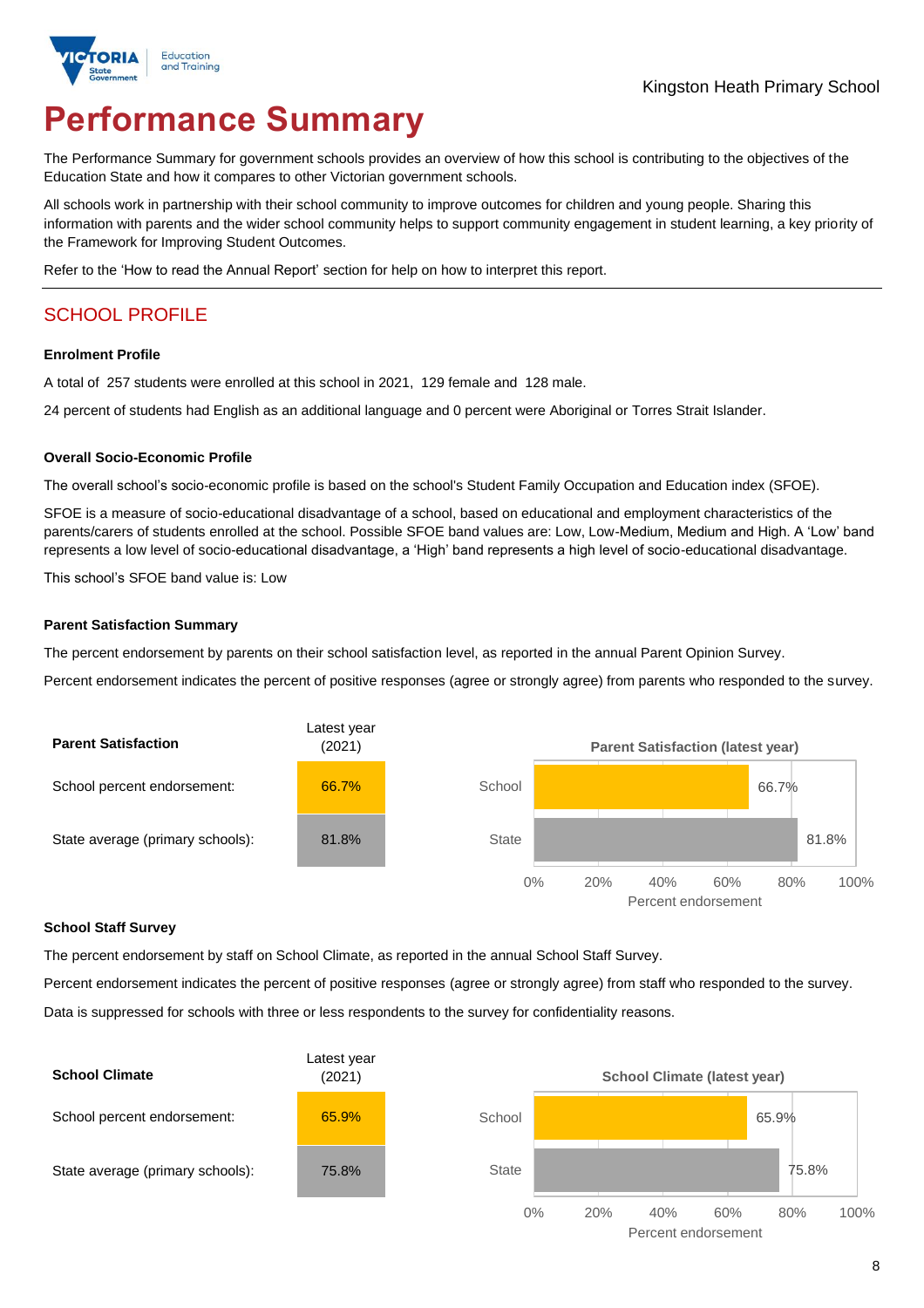

## ACHIEVEMENT

*Key: 'Similar Schools' are a group of Victorian government schools that are like this school, taking into account the school's socioeconomic background of students, the number of non-English speaking students and the size and location of the school.*

#### **Teacher Judgement of student achievement**

Percentage of students working at or above age expected standards in English and Mathematics.





| <b>Mathematics</b><br>Years Prep to 6                             | Latest year<br>(2021) |
|-------------------------------------------------------------------|-----------------------|
| School percent of students at or above age<br>expected standards: | 90.8%                 |
| Similar Schools average:                                          | 89.3%                 |
| State average:                                                    | 84.9%                 |

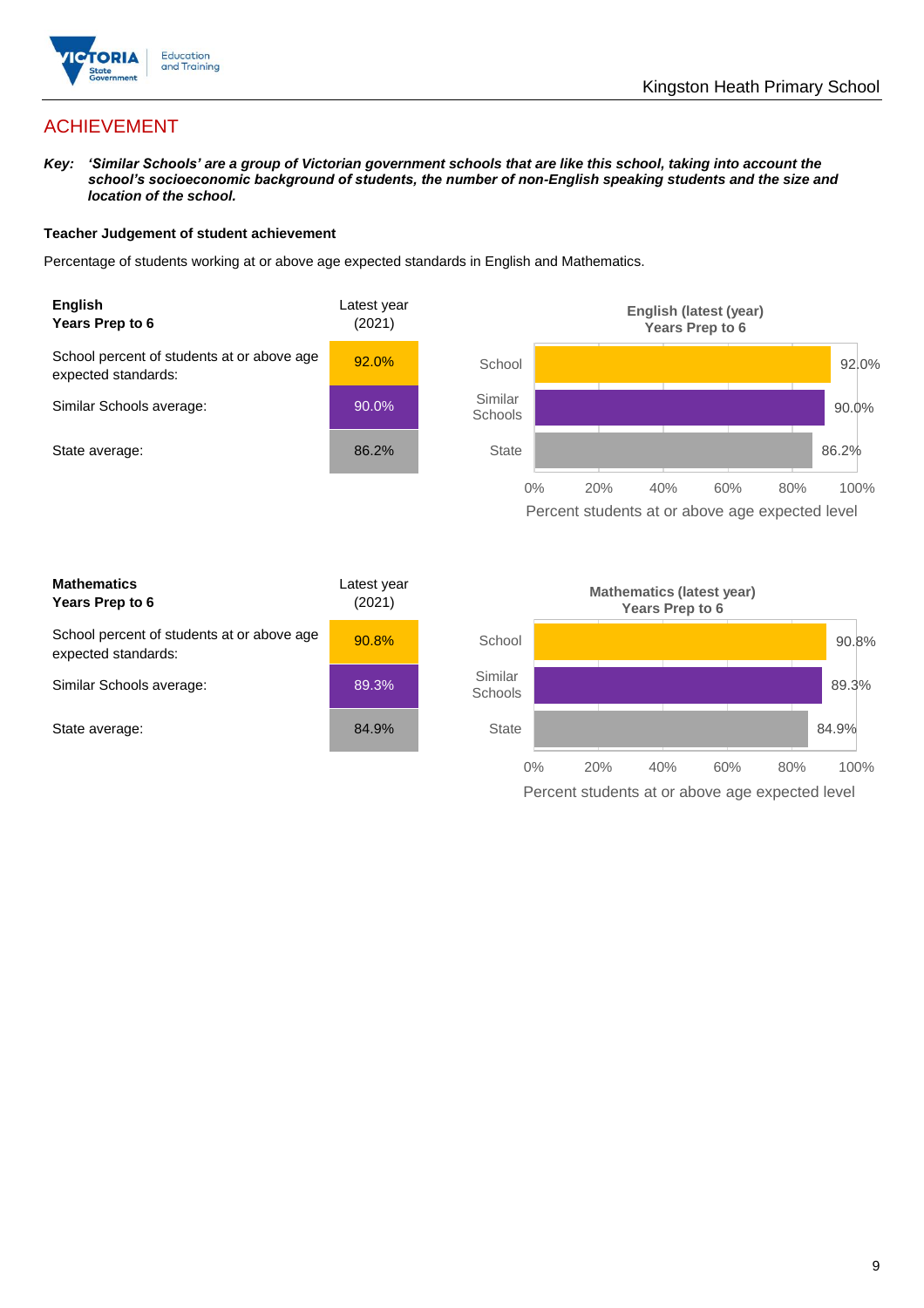

## ACHIEVEMENT (continued)

*Key: 'Similar Schools' are a group of Victorian government schools that are like this school, taking into account the school's socioeconomic background of students, the number of non-English speaking students and the size and location of the school.*

#### **NAPLAN**

Percentage of students in the top three bands of testing in NAPLAN.

Note: NAPLAN tests were not conducted in 2020, hence the 4-year average is the average of 2018, 2019 and 2021 data.

| <b>Reading</b><br>Year <sub>3</sub>               | Latest year<br>(2021) | 4-year<br>average |                    | <b>NAPLAN Reading (latest year)</b><br>Year <sub>3</sub>                   |
|---------------------------------------------------|-----------------------|-------------------|--------------------|----------------------------------------------------------------------------|
| School percent of students in<br>top three bands: | 86.1%                 | 84.9%             | School             | 86.1%                                                                      |
| Similar Schools average:                          | 85.1%                 | 84.9%             | Similar<br>Schools | 85.1%                                                                      |
| State average:                                    | 76.9%                 | 76.5%             | State              | 76.9%                                                                      |
|                                                   |                       |                   | $0\%$              | 20%<br>40%<br>60%<br>100%<br>80%<br>Percent of students in top three bands |
| Reading<br>Year <sub>5</sub>                      | Latest year<br>(2021) | 4-year<br>average |                    | <b>NAPLAN Reading (latest year)</b><br>Year <sub>5</sub>                   |
| School percent of students in<br>top three bands: | 68.9%                 | 69.6%             | School             | 68.9%                                                                      |
| Similar Schools average:                          | 80.1%                 | 77.5%             | Similar<br>Schools | 80.1%                                                                      |
| State average:                                    | 70.4%                 | 67.7%             | State              | 70.4%                                                                      |
|                                                   |                       |                   | $0\%$              | 20%<br>40%<br>60%<br>100%<br>80%<br>Percent of students in top three bands |
| <b>Numeracy</b><br>Year <sub>3</sub>              | Latest year<br>(2021) | 4-year<br>average |                    | <b>NAPLAN Numeracy (latest year)</b><br>Year <sub>3</sub>                  |
| School percent of students in<br>top three bands: | 77.1%                 | 73.7%             | School             | 77.1%                                                                      |
| Similar Schools average:                          | 76.5%                 | 78.2%             | Similar<br>Schools | 76.5%                                                                      |
| State average:                                    | 67.6%                 | 69.1%             | <b>State</b>       | 67.6%                                                                      |
|                                                   |                       |                   | 0%                 | 20%<br>40%<br>60%<br>80%<br>100%<br>Percent of students in top three bands |
| <b>Numeracy</b><br>Year 5                         | Latest year<br>(2021) | 4-year<br>average |                    | <b>NAPLAN Numeracy (latest year)</b><br>Year 5                             |
| School percent of students in<br>top three bands: | 64.4%                 | 68.4%             | School             | 64.4%                                                                      |
| Similar Schools average:                          | 74.1%                 | 71.1%             | Similar<br>Schools | 74.1%                                                                      |
| State average:                                    | 61.6%                 | 60.0%             | <b>State</b>       | 61.6%                                                                      |
|                                                   |                       |                   | $0\%$              | 20%<br>40%<br>60%<br>80%<br>100%                                           |

Percent of students in top three bands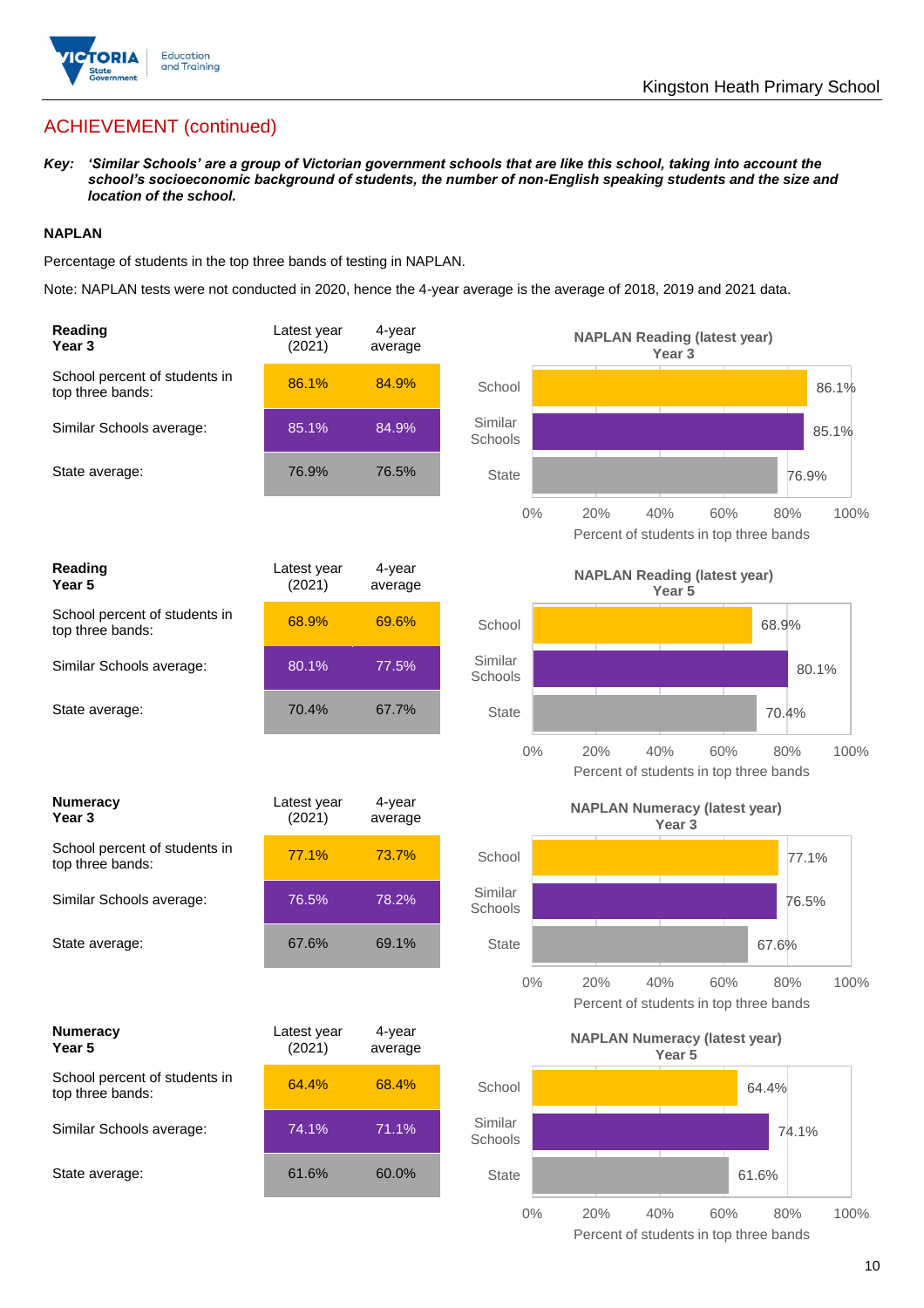

## ACHIEVEMENT (continued)

#### **NAPLAN Learning Gain**

NAPLAN learning gain is determined by comparing a student's current year result relative to the results of all 'similar' Victorian students (i.e., students in all sectors in the same year level who had the same score two years prior). If the current year result is in the top 25 percent, their gain level is categorised as 'High'; middle 50 percent is 'Medium'; bottom 25 percent is 'Low'.

#### **Learning Gain Year 3 (2019) to Year 5 (2021)**

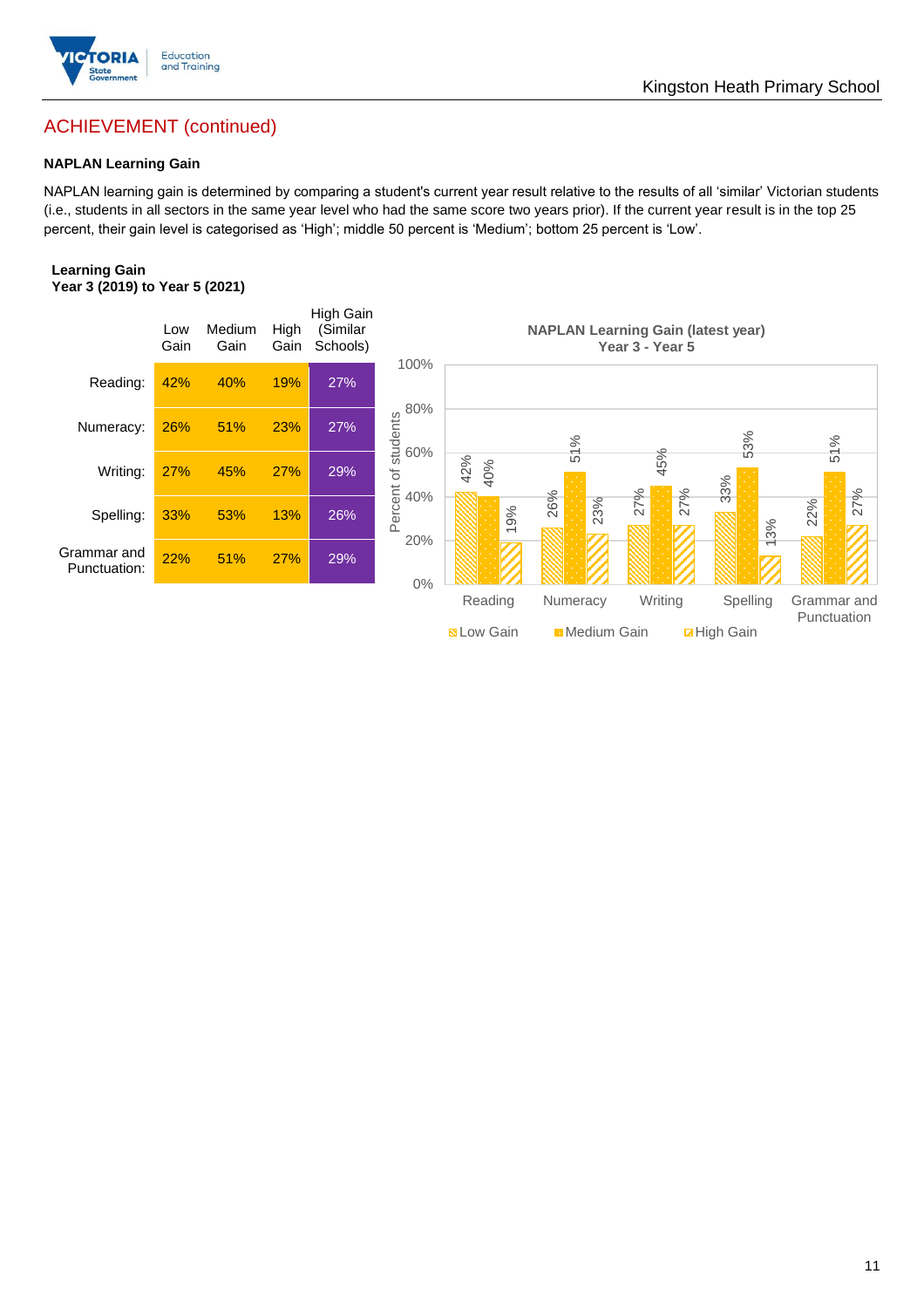

## ENGAGEMENT

*Key: 'Similar Schools' are a group of Victorian government schools that are like this school, taking into account the school's socioeconomic background of students, the number of non-English speaking students and the size and location of the school.*

#### **Average Number of Student Absence Days**

Absence from school can impact on students' learning. Common reasons for non-attendance include illness and extended family holidays. Absence and attendance data in 2020 and 2021 may have been influenced by COVID-19.



#### **Attendance Rate (latest year)**

|                                             | Prep | Year 1 | Year 2 | Year 3 | Year 4 | Year 5 | Year 6 |
|---------------------------------------------|------|--------|--------|--------|--------|--------|--------|
| Attendance Rate by year level<br>$(2021)$ : | 93%  | 93%    | 96%    | 92%    | 95%    | 93%    | 92%    |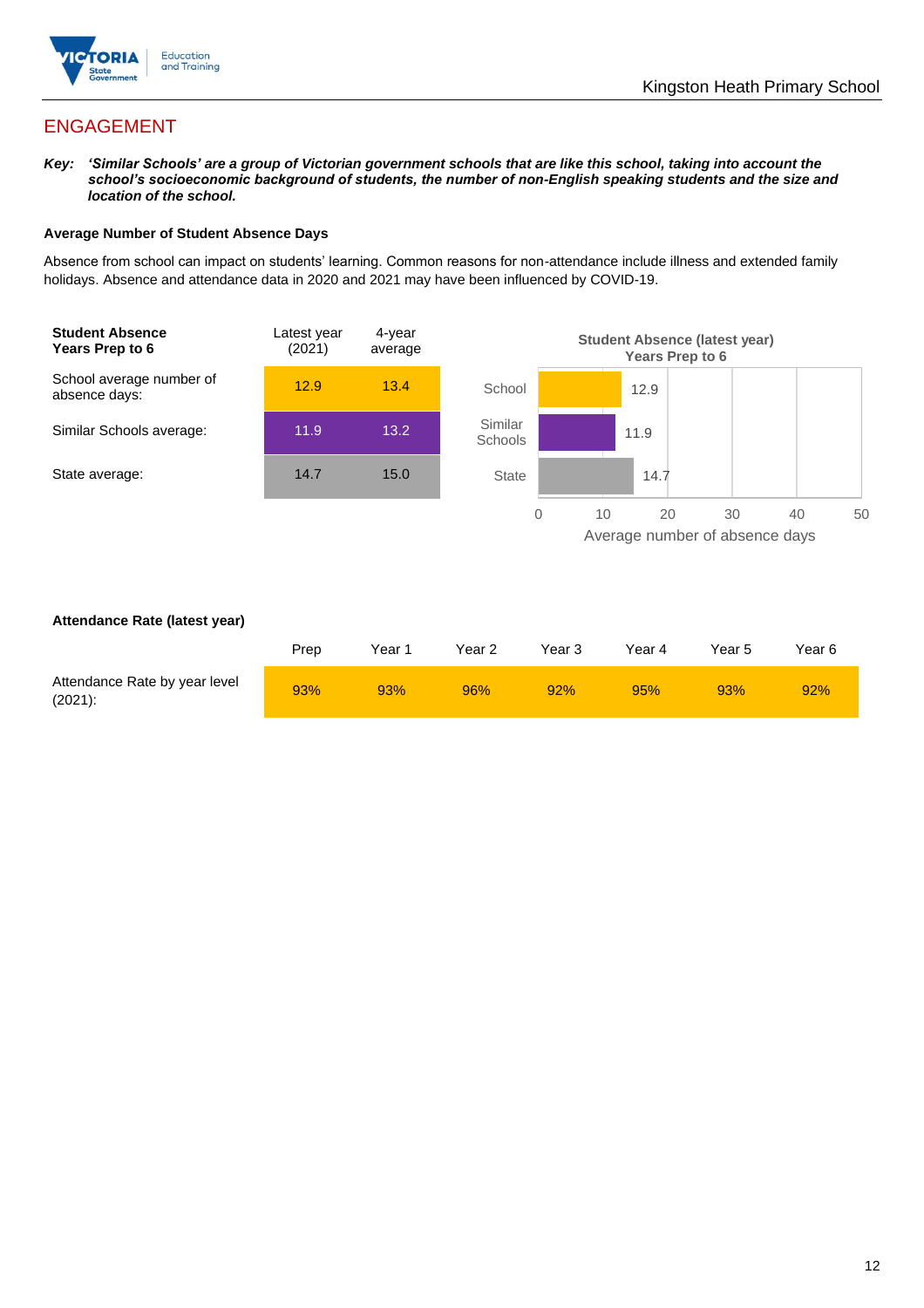

## **WELLBEING**

*Key: 'Similar Schools' are a group of Victorian government schools that are like this school, taking into account the school's socioeconomic background of students, the number of non-English speaking students and the size and location of the school.*

#### **Student Attitudes to School – Sense of Connectedness**

The percent endorsement on Sense of Connectedness factor, as reported in the Attitudes to School Survey completed annually by Victorian government school students, indicates the percent of positive responses (agree or strongly agree).



*Due to lower participation rates, differences in the timing of the survey/length of survey period and the general impact of Covid19 across 2020 and 2021, data are often not comparable with previous years or within similar school groups. Care should be taken when interpreting these results.*



#### **Student Attitudes to School – Management of Bullying**

The percent endorsement on Management of Bullying factor, as reported in the Attitudes to School Survey completed annually by Victorian government school students, indicates the percent of positive responses (agree or strongly agree).

| <b>Management of Bullying</b><br>Years 4 to 6 | Latest year<br>(2021) | 4-year<br>average |  |
|-----------------------------------------------|-----------------------|-------------------|--|
| School percent endorsement:                   | 67.3%                 | 73.7%             |  |
| Similar Schools average:                      | 78.5%                 | 79.5%             |  |
| State average:                                | 78.4%                 | 79.7%             |  |

*Due to lower participation rates, differences in the timing of the survey/length of survey period and the general impact of Covid19 across 2020 and 2021, data are often not comparable with previous years or within similar school groups. Care should be taken when interpreting these results.*

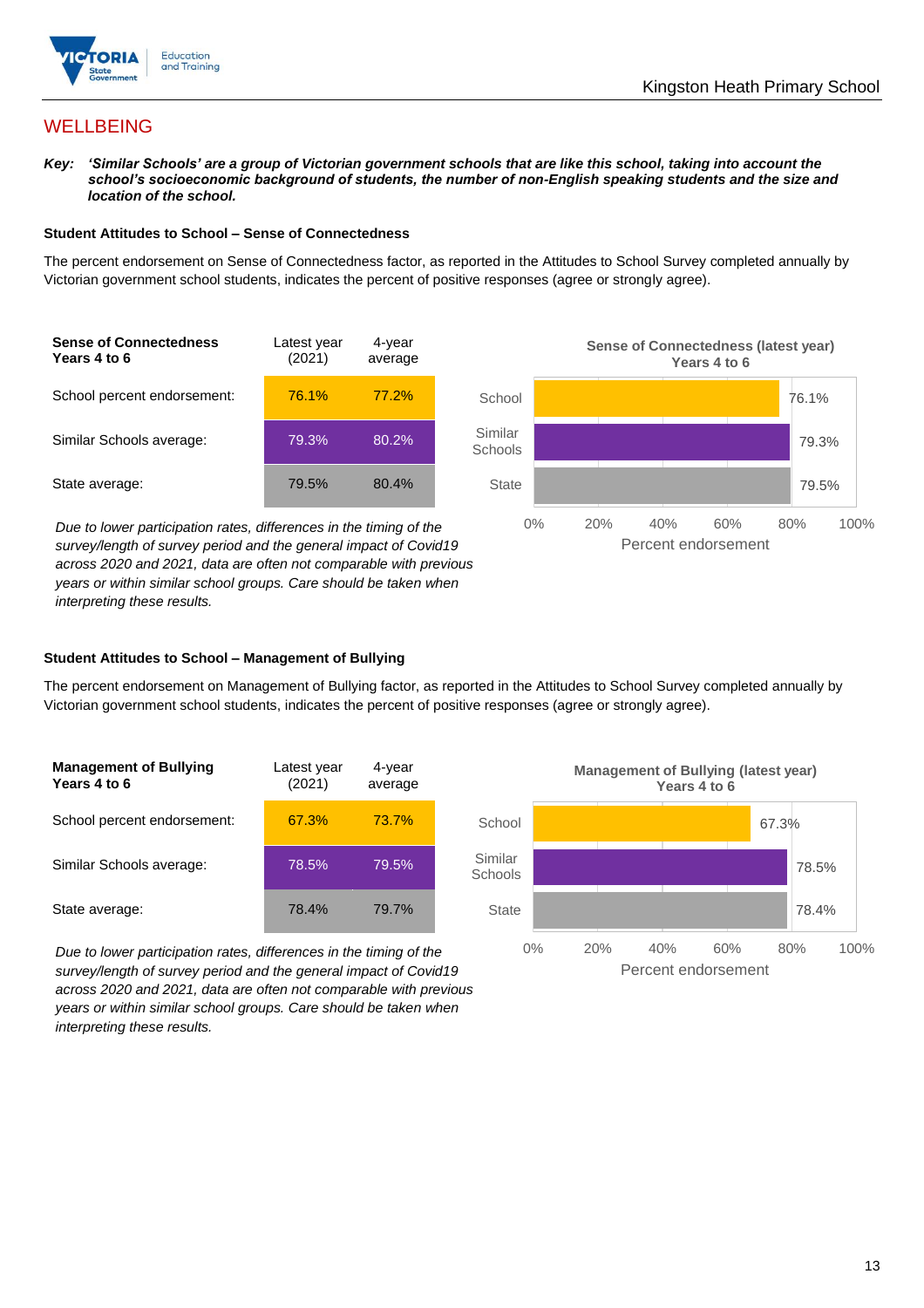

## **Financial Performance and Position**

FINANCIAL PERFORMANCE - OPERATING STATEMENT SUMMARY FOR THE YEAR ENDING 31 DECEMBER, 2021

| <b>Revenue</b>                  | <b>Actual</b> |
|---------------------------------|---------------|
| <b>Student Resource Package</b> | \$2,169,273   |
| Government Provided DET Grants  | \$214,018     |
| Government Grants Commonwealth  | \$9,675       |
| Government Grants State         | \$0           |
| <b>Revenue Other</b>            | \$49,330      |
| <b>Locally Raised Funds</b>     | \$158,446     |
| <b>Capital Grants</b>           | \$0           |
| <b>Total Operating Revenue</b>  | \$2,600,743   |

| Equity $1$                                          | <b>Actual</b> |
|-----------------------------------------------------|---------------|
| Equity (Social Disadvantage)                        | \$18,344      |
| Equity (Catch Up)                                   | \$0           |
| <b>Transition Funding</b>                           | \$0           |
| Equity (Social Disadvantage - Extraordinary Growth) | \$0           |
| <b>Equity Total</b>                                 | \$18,344      |

| <b>Expenditure</b>                    | <b>Actual</b> |
|---------------------------------------|---------------|
| Student Resource Package <sup>2</sup> | \$2,035,181   |
| Adjustments                           | \$0           |
| <b>Books &amp; Publications</b>       | \$1,758       |
| Camps/Excursions/Activities           | \$71,073      |
| <b>Communication Costs</b>            | \$2,786       |
| Consumables                           | \$72,200      |
| Miscellaneous Expense <sup>3</sup>    | \$29,902      |
| <b>Professional Development</b>       | \$8,104       |
| Equipment/Maintenance/Hire            | \$41,618      |
| <b>Property Services</b>              | \$28,897      |
| Salaries & Allowances <sup>4</sup>    | \$19,878      |
| <b>Support Services</b>               | \$61,421      |
| Trading & Fundraising                 | \$3,345       |
| Motor Vehicle Expenses                | \$0           |
| Travel & Subsistence                  | \$0           |
| <b>Utilities</b>                      | \$16,118      |
| <b>Total Operating Expenditure</b>    | \$2,392,279   |
| <b>Net Operating Surplus/-Deficit</b> | \$208,463     |
| <b>Asset Acquisitions</b>             | \$0           |

(1) The equity funding reported above is a subset of the overall revenue reported by the school.

(2) Student Resource Package Expenditure figures are as of 24 Feb 2022 and are subject to change during the reconciliation process.

(3) Miscellaneous Expenses include bank charges, administration expenses, insurance and taxation charges.

(4) Salaries and Allowances refers to school-level payroll.